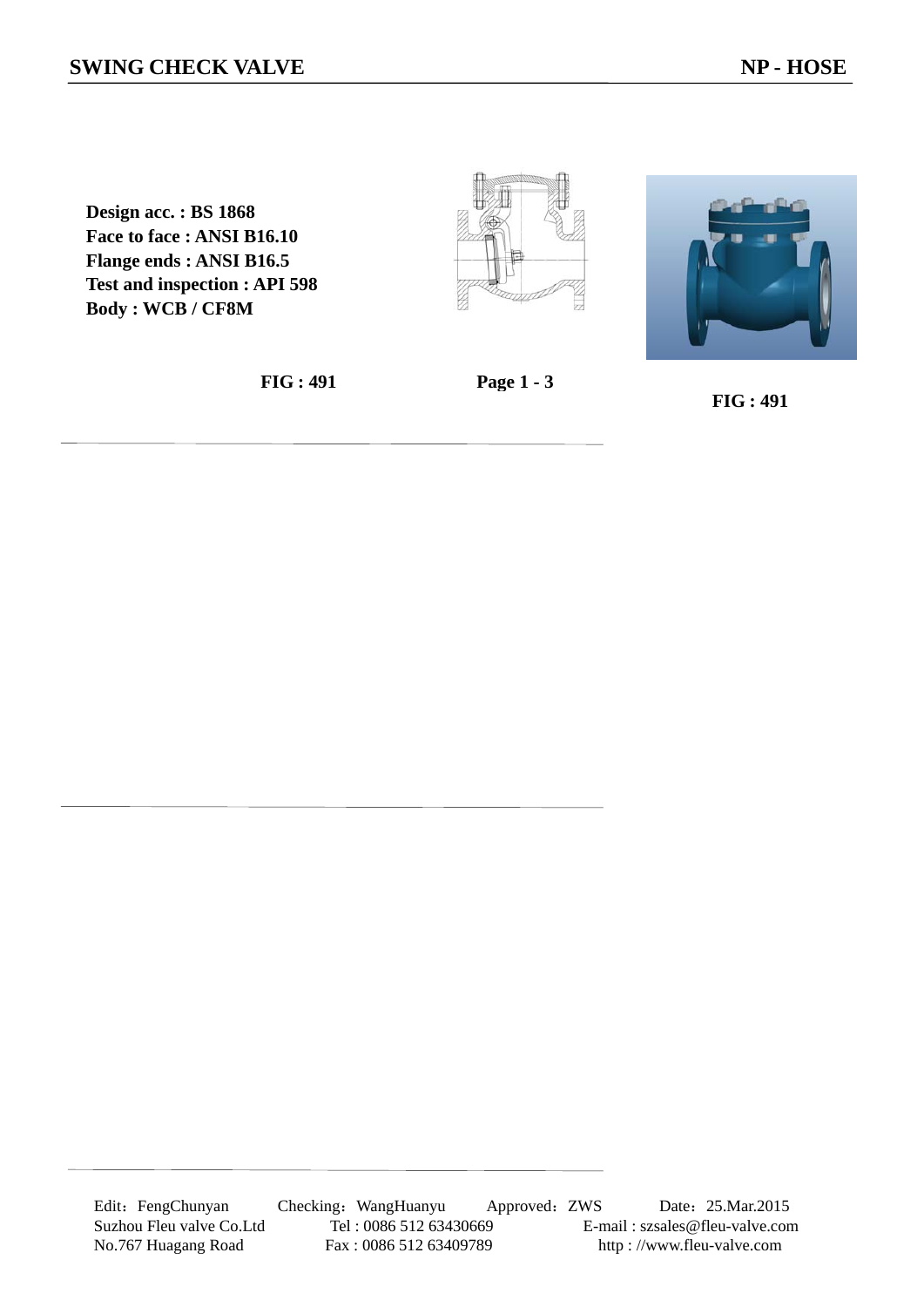

| FIG.    | <b>Class</b> | <b>Material</b> | Range        |
|---------|--------------|-----------------|--------------|
| 131.491 | 150          | WCB             | $2'' - 24''$ |
| 151.491 | 150          | CF8M            | $2'' - 24''$ |

**Design acc. : BS 1868 Face to face : ANSI B16.10 Flange ends : ANSI B16.5 Test and inspection : API 598** 

# **Material list**

| NO.                     | Part          | <b>Material</b>      |                       |  |  |  |  |  |
|-------------------------|---------------|----------------------|-----------------------|--|--|--|--|--|
|                         |               | FIG. 131.491         | FIG. 151.491          |  |  |  |  |  |
| $\mathbf{1}$            | Body          | <b>ASTM A216 WCB</b> | ASTM A351 CF8M        |  |  |  |  |  |
| $\mathbf{2}$            | Seat          | ASTM A105+13Cr       | <b>ASTM A276 316</b>  |  |  |  |  |  |
| 3                       | Disc          | ASTM A216 WCB+13Cr   | <b>ASTM A351 CF8M</b> |  |  |  |  |  |
| $\overline{\mathbf{4}}$ | Arm           | <b>ASTM A216 WCB</b> | <b>ASTM A351 CF8M</b> |  |  |  |  |  |
| 5                       | Hinge pin     | <b>ASTM A276 410</b> | <b>ASTM A276 316</b>  |  |  |  |  |  |
| 6                       | Gasket        | SS304+Graphite       | SS316+Graphite        |  |  |  |  |  |
| 7                       | <b>Bonnet</b> | <b>ASTM A216 WCB</b> | ASTM A351 CF8M        |  |  |  |  |  |
| 8                       | <b>Bolt</b>   | ASTM A193-B7         | ASTM A193-B8M         |  |  |  |  |  |
| 9                       | Nut           | ASTM A194 2H         | ASTM A194 8M          |  |  |  |  |  |

## **Dimension List**

| Class | Size            | d   | D     | D <sub>1</sub> | D <sub>2</sub> | L    | H   | n  | d <sub>2</sub> | $\mathbf b$ | $\boldsymbol{f}$ | kg     |
|-------|-----------------|-----|-------|----------------|----------------|------|-----|----|----------------|-------------|------------------|--------|
|       | 2 <sup>n</sup>  | 50  | 152.4 | 120.7          | 92.1           | 203  | 165 | 4  | 15.9           | 19.1        | 2                | 17.0   |
|       | 21/2"           | 65  | 177.8 | 139.7          | 104.8          | 216  | 168 | 4  | 15.9           | 22.2        | 2                | 25.0   |
|       | 3''             | 80  | 190.5 | 152.4          | 127.0          | 241  | 180 | 4  | 15.9           | 23.8        | $\overline{2}$   | 33.0   |
|       | 4 <sup>''</sup> | 100 | 228.6 | 190.5          | 157.2          | 292  | 210 | 8  | 15.9           | 23.8        | 2                | 47.0   |
|       | 6"              | 150 | 279.4 | 241.3          | 215.9          | 356  | 265 | 8  | 19.0           | 25.4        | 2                | 86.0   |
|       | 8"              | 200 | 342.9 | 298.5          | 269.9          | 495  | 320 | 8  | 19.0           | 28.6        | 2                | 150.0  |
| 150LB | 10"             | 250 | 406.4 | 362.0          | 323.9          | 622  | 355 | 12 | 22.2           | 30.2        | 2                | 230.0  |
|       | 12"             | 300 | 182.6 | 431.8          | 381.0          | 698  | 410 | 12 | 22.2           | 31.8        | $\overline{2}$   | 340.0  |
|       | 14"             | 350 | 533.4 | 476.3          | 412.8          | 787  | 430 | 12 | 25.4           | 34.9        | 2                | 440.0  |
|       | 16"             | 400 | 596.6 | 539.8          | 469.9          | 864  | 490 | 16 | 25.4           | 36.5        | $\overline{2}$   | 565.0  |
|       | 18"             | 450 | 635.0 | 577.9          | 533.4          | 978  | 540 | 16 | 28.6           | 39.7        | 2                | 754.0  |
|       | 20"             | 500 | 698.5 | 635.0          | 584.2          | 978  | 600 | 20 | 28.6           | 42.9        | 2                | 826.0  |
|       | 24"             | 600 | 812.8 | 749.3          | 692.2          | 1295 | 680 | 20 | 31.8           | 47.6        | 2                | 1359.0 |

Edit: FengChunyan Checking: WangHuanyu Approved: ZWS Date: 25.Mar.2015 Suzhou Fleu valve Co.Ltd Tel : 0086 512 63430669 E-mail : szsales@fleu-valve.com No.767 Huagang Road Fax : 0086 512 63409789 http : //www.fleu-valve.com

 $-1-$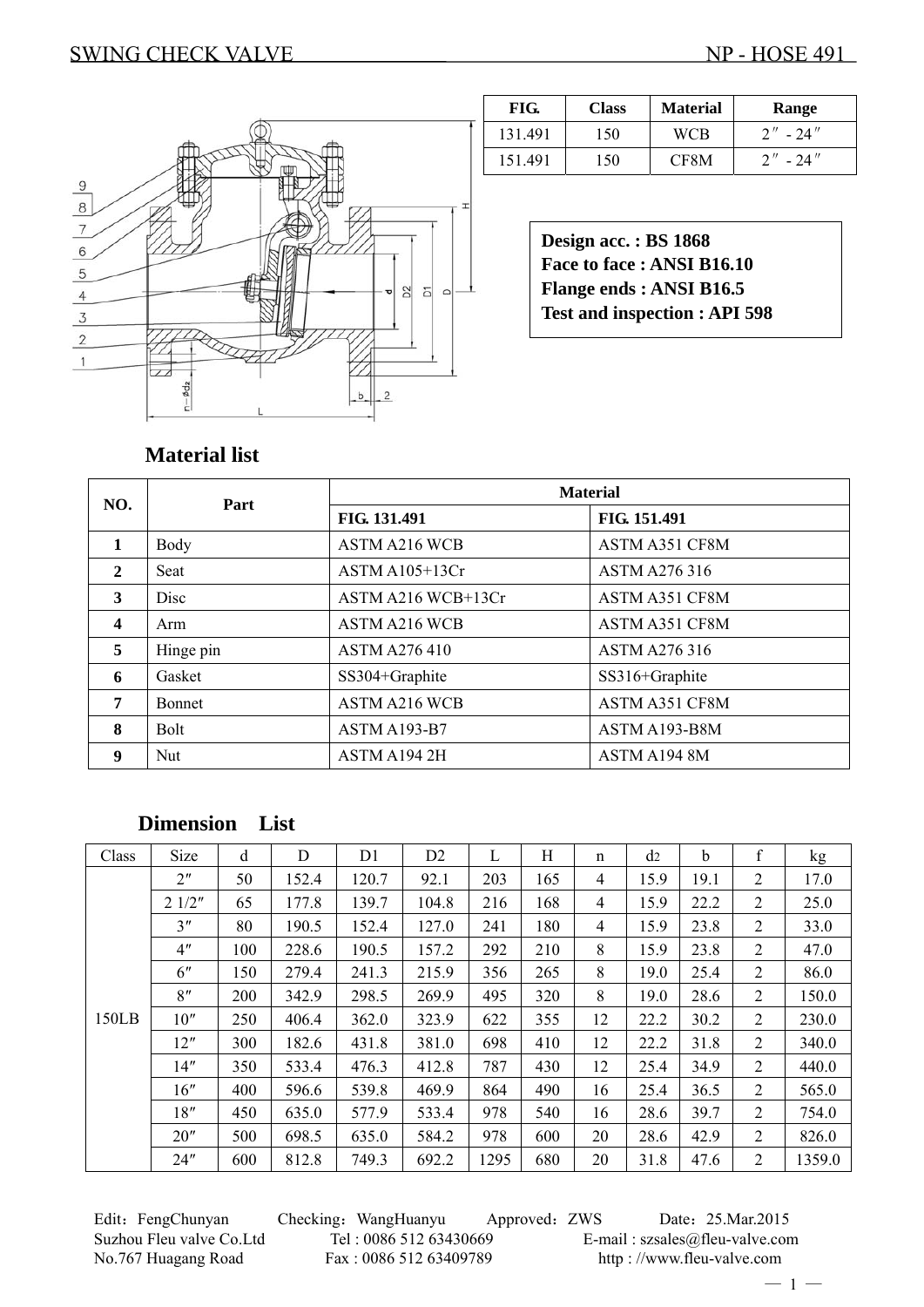### SWING CHECK VALVE NP - HOSE 491



| FIG.    | <b>Class</b> | <b>Material</b> | Range        |
|---------|--------------|-----------------|--------------|
| 132.491 | <b>300</b>   | <b>WCB</b>      | $2'' - 24''$ |
| 152.491 | 300          | CF8M            | $2'' - 24''$ |

**Design acc. : BS 1868 Face to face : ANSI B16.10 Flange ends : ANSI B16.5 Test and inspection : API 598** 

#### **Material list**

| NO.              | Part          | <b>Material</b>      |                      |  |  |  |  |  |
|------------------|---------------|----------------------|----------------------|--|--|--|--|--|
|                  |               | FIG. 132.491         | FIG. 152.491         |  |  |  |  |  |
| $\mathbf{1}$     | Body          | <b>ASTM A216 WCB</b> | ASTM A351 CF8M       |  |  |  |  |  |
| $\mathbf{2}$     | Seat          | ASTM A105+13Cr       | <b>ASTM A276 316</b> |  |  |  |  |  |
| 3                | <b>Disc</b>   | ASTM A216 WCB+13Cr   | ASTM A351 CF8M       |  |  |  |  |  |
| $\boldsymbol{4}$ | Arm           | <b>ASTM A216 WCB</b> | ASTM A351 CF8M       |  |  |  |  |  |
| 5                | Hinge pin     | <b>ASTM A276 410</b> | <b>ASTM A276 316</b> |  |  |  |  |  |
| 6                | Gasket        | SS304+Graphite       | SS316+Graphite       |  |  |  |  |  |
| 7                | <b>Bonnet</b> | <b>ASTM A216 WCB</b> | ASTM A351 CF8M       |  |  |  |  |  |
| 8                | <b>Bolt</b>   | ASTM A193-B7         | ASTM A193-B8M        |  |  |  |  |  |
| 9                | Nut           | ASTM A194 2H         | ASTM A194 8M         |  |  |  |  |  |

## **Dimension List**

| Class | Size           | d   | D     | D <sub>1</sub> | D <sub>2</sub> | L    | Η   | $\mathbf n$ | d2   | <sub>b</sub> | $\mathbf f$ | kg     |
|-------|----------------|-----|-------|----------------|----------------|------|-----|-------------|------|--------------|-------------|--------|
|       | 2 <sup>n</sup> | 50  | 165.1 | 127.0          | 92.1           | 267  | 180 | 8           | 15.9 | 22.2         | 2           | 28.5   |
|       | 21/2"          | 65  | 190.5 | 149.2          | 104.8          | 292  | 185 | 8           | 19.0 | 25.4         | 2           | 33.0   |
|       | 3''            | 80  | 209.6 | 168.3          | 127.0          | 318  | 210 | 8           | 19.0 | 28.6         | 2           | 52.0   |
|       | 4"             | 100 | 254.0 | 200.0          | 157.2          | 356  | 230 | 8           | 19.0 | 31.8         | 2           | 73.5   |
|       | 6"             | 150 | 317.5 | 269.9          | 215.9          | 445  | 310 | 12          | 19.0 | 36.5         | 2           | 155.0  |
|       | 8"             | 200 | 381.0 | 330.2          | 269.9          | 533  | 370 | 12          | 22.2 | 41.3         | 2           | 237.0  |
| 300LB | 10"            | 250 | 444.5 | 387.4          | 323.9          | 622  | 385 | 16          | 25.4 | 47.6         | 2           | 350.0  |
|       | 12"            | 300 | 520.7 | 450.9          | 381.0          | 711  | 440 | 16          | 28.6 | 50.8         | 2           | 495.0  |
|       | 14"            | 350 | 548.2 | 514.4          | 412.8          | 838  | 483 | 20          | 28.6 | 54.0         | 2           | 680.0  |
|       | 16"            | 400 | 647.7 | 571.5          | 469.9          | 864  | 553 | 20          | 31.8 | 57.2         | 2           | 840.0  |
|       | 18"            | 450 | 711.2 | 628.7          | 533.4          | 978  | 616 | 24          | 31.8 | 60.3         | 2           | 1000.0 |
|       | 20"            | 500 | 774.7 | 685.8          | 584.2          | 1016 | 686 | 24          | 31.8 | 63.5         | 2           | 1320.0 |
|       | 24"            | 600 | 914.4 | 812.8          | 692.2          | 1346 | 756 | 24          | 38.1 | 69.9         | 2           | 1900.0 |

No.767 Huagang Road Fax : 0086 512 63409789 http : //www.fleu-valve.com

Edit: FengChunyan Checking: WangHuanyu Approved: ZWS Date: 25.Mar.2015 Suzhou Fleu valve Co.Ltd Tel : 0086 512 63430669 E-mail : szsales@fleu-valve.com

 $-2-$